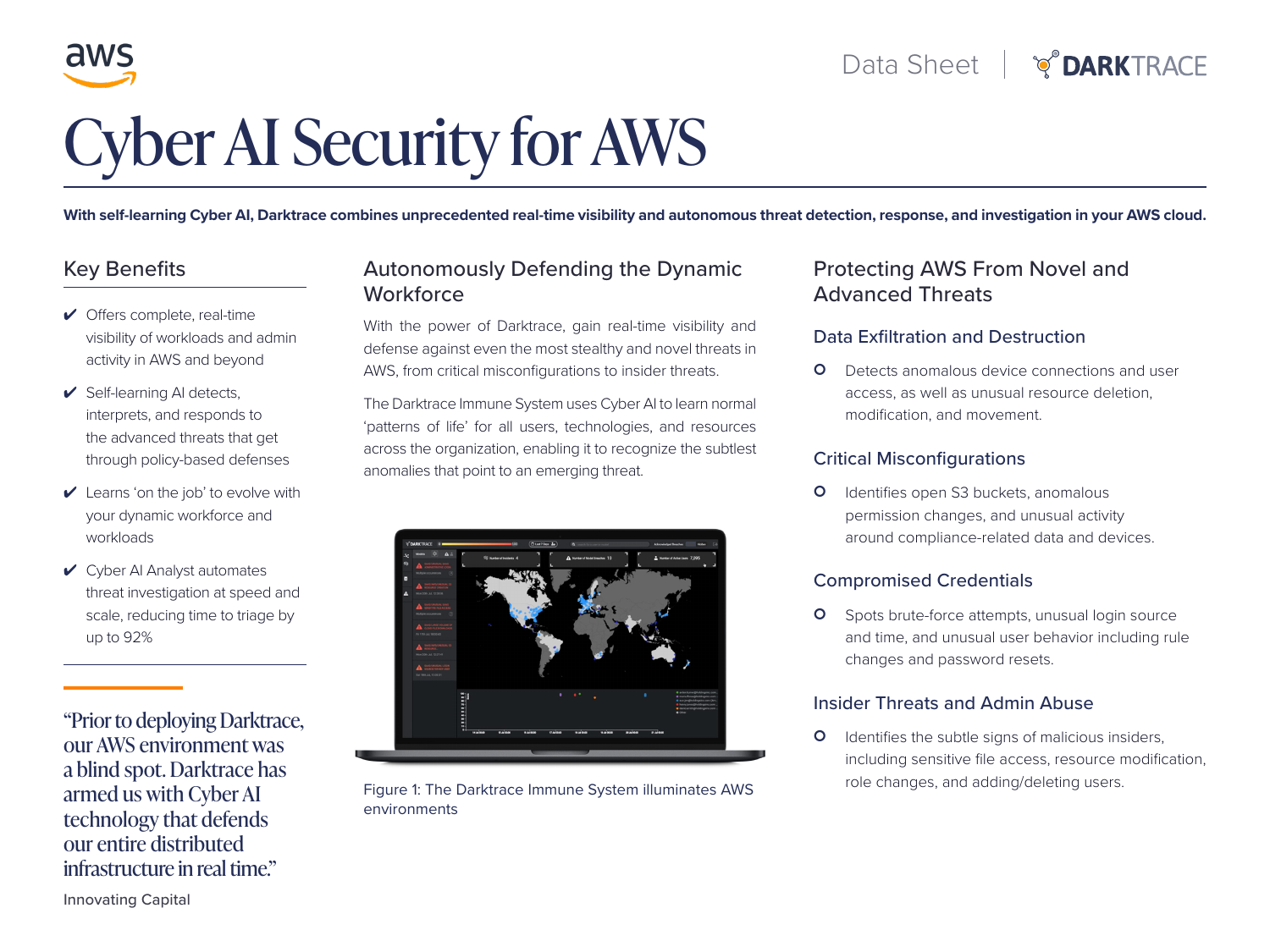# Leveraging VPC Traffic Mirroring for Enhanced Visibility

AWS VPC Traffic Mirroring gives our self-learning AI access to granular packet data, allowing the Darktrace Immune System to extract hundreds of features from the raw data and build rich behavioral models for our customers' AWS cloud environments.

Real-time visibility of the underlying fabric of AWS environments, provided by VPC Traffic Mirroring, helps Darktrace's Cyber AI learn 'on the job,' continuously adapting as your business evolves. Darktrace provides the only security solution that learns in real time, a critical feature given the speed and scale of development in the cloud.

The Darktrace Security Module for AWS provides additional visibility, with AI-powered monitoring of management and administration activity via interaction with AWS CloudTrail.

With this deep knowledge of how your business operates in the cloud, Darktrace delivers total coverage across all your AWS services, including:



# Darktrace Immune System: Autonomous Cyber Defense

### **Detect**

With advanced self-learning AI, the Enterprise Immune System autonomously detects and correlates all the weak indicators of a threat – even if it's highly sophisticated or novel.

A real-time, contextual understanding of your AWS cloud environment and wider organizational activities grounds the Enterprise Immune System's ability to identify the threats that policy-based controls and other security solutions simply cannot.

### Respond

The Darktrace Immune System platform provides 24/7 active defense of your digital data and assets in AWS with Antigena's Autonomous Response.

Darktrace Antigena is the only technology on the market that can autonomously interrupt attacks on your behalf, at machine speed, and with surgical precision – providing advanced defense when your security team is overwhelmed or simply not around.

### Investigate

Every threat is automatically investigated by Darktrace Cyber AI Analyst. An industry first, the technology autonomously triages, interprets, and reports on the full scope of security incidents.

Cyber AI Analyst Incident Reports include an executive-friendly summary of the event and response recommendations, as well as all the critical details needed for remediation. The AI-powered technology reduces triage time by up to 92%.